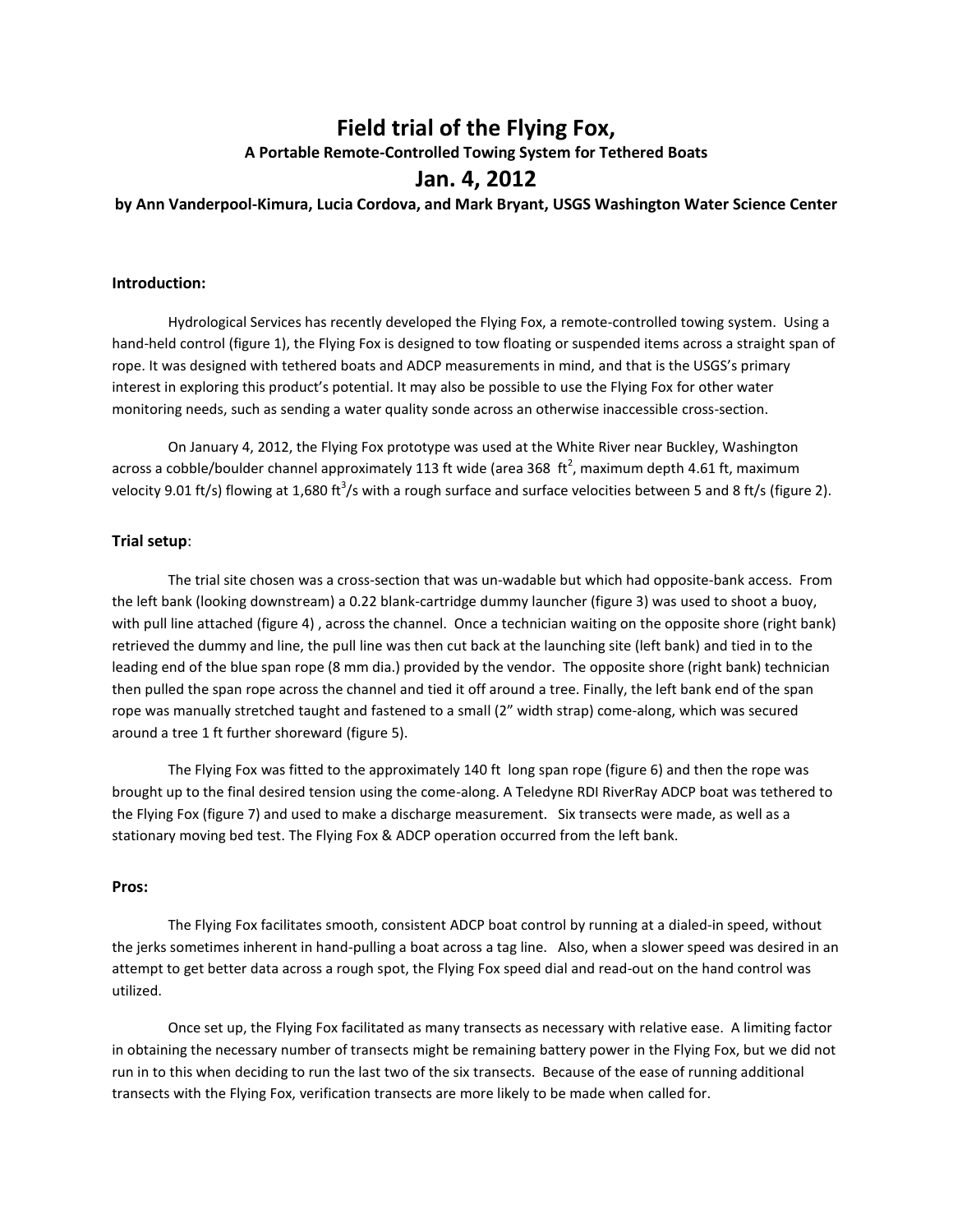### **Concerns:**

(Note: Suggestions to remedy these concerns follow in the "Suggestions" section. Also, see the "Notes" section for how Hydrological Services is addressing some of these concerns.)

Tensioning capacity: On larger spans, a larger come-along is needed to ease the process of fastening the span rope to the optimum tension. The small 2" width strap did not have much take-up capacity, so that on our span of 140 ft, effectively fastening the span rope to the come-along took a few trials.

Potential loss of instrumentation: It is unknown how much force the set-up can withstand before the Flying Fox would be pulled off of the line spanning the channel. Of particular concern is what may happen should the tethered boat dive, suddenly exerting an exponentially larger force on the rope to pulley/pin connections. With the current set-up, we were unable to think of a way to attach a non-rigid safety cable or back-up line to the Flying Fox or to the ADCP equipment to protect against equipment loss should the Flying Fox come off of the span rope.

Battery power: We had adequate Flying Fox battery voltage for one measurement that included 22 minutes of exposure time and one stationary moving bed test. However, when done with our measurement, the Flying Fox battery would have needed to be recharged prior to another measurement. It is unknown how quickly the Flying Fox might recharge and technicians may make multiple ADCP measurements in one work day. Running voltage was roughly 1 V less than standing voltage. Prior to beginning, our standing voltage was at a full charge of 12.6 V (beginning running voltage 11.6 V). After six transects (total exposure time 1,340 seconds) our standing voltage was 12.0 V (running voltage 11.0 V). Finally, after running the Flying Fox out to mid-channel for a stationary moving bed test the standing voltage was 11.7 V (running voltage 10.5 V). During our trial the voltage seemed to drop more quickly near the end of the measurement.

Size of tether-attachment hole: Carabineers are the quickest / simplest way to attach a tether rope to a span rope or motor. The hole for this purpose at the bottom of the Flying Fox was big enough for a small carabineer, but would not accommodate a slightly larger standard size carabineer (figure 6).

# **Suggestions:**

Tensioning mechanism: Since any come-along will be limited in its capacity to further tension a span rope, a method is needed to initially attach the span rope to the come-along at close to the desired tension. Feeding the rope through a climbing ascender attached by carabineer to the come-along (figure 8) will allow the rope to be fastened first (through the ascender) and then tightened to the maximum of the technician's strength. At this point the Flying Fox can be fitted to the span rope and the final desired tension can be reached by watching the motor current on the hand-held and using the come-along.

Safety catch: A rigid ring, similar to a locking carabineer, extending forward perpendicularly off of each 'ear' of the Flying Fox would provide a safety catch should the Flying Fox pulleys be pulled off of the span rope. The rings would be installed around the span rope at the same time as the Flying Fox is being installed on the span rope. Such a modification may not be needed if simply attaching a carabineer through each ear and around the span rope accomplishes the same thing. This latter suggestion would need to be tested to insure that the moveable carabineers did not interfere with the leading edge of the forward pulley.

Battery: A possible solution to making battery power last for a whole work day is to power the unit from a rechargeable battery pack, similar to those used on power drills. As power on one battery pack ran low, it could be switched out for one with a full charge.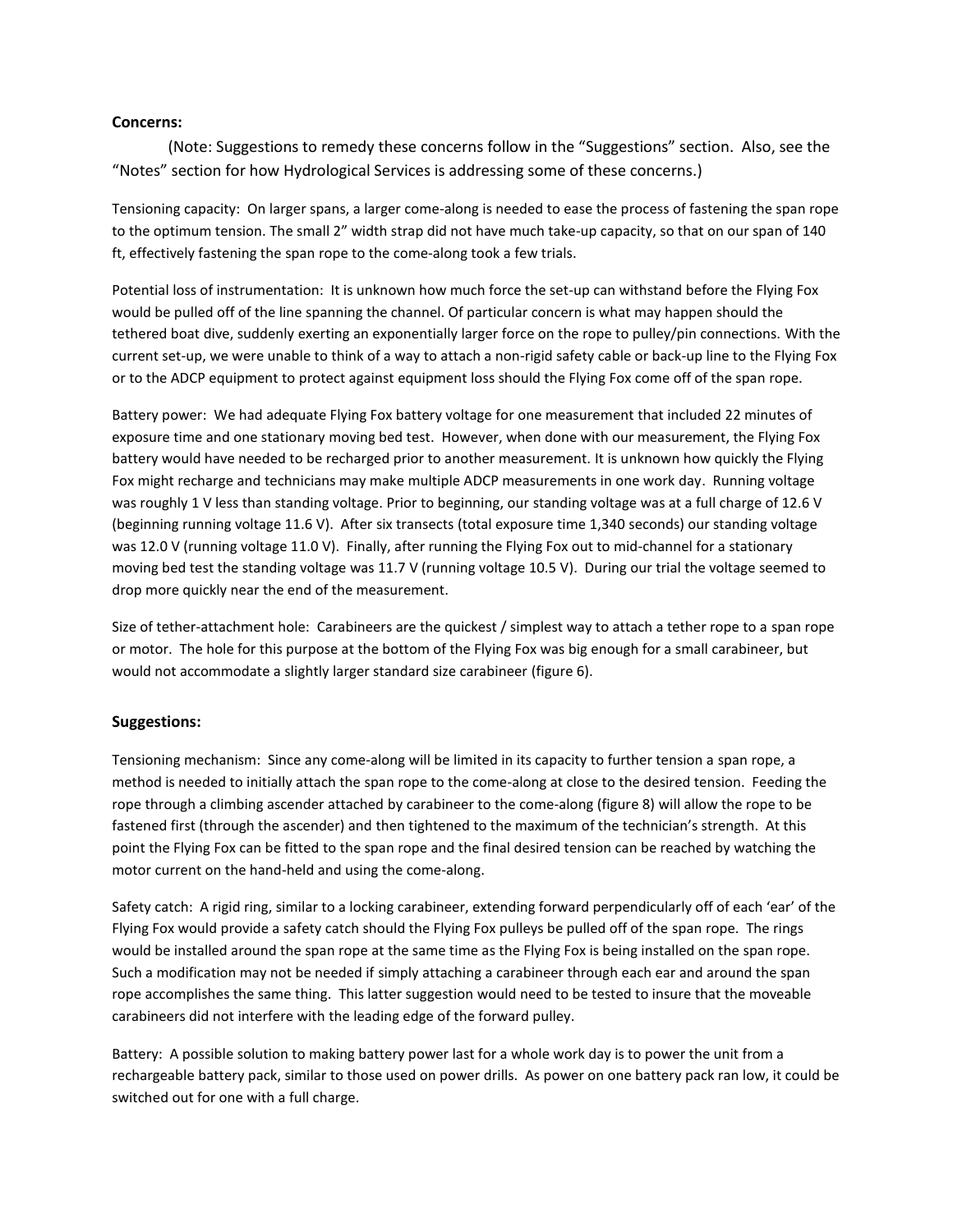# **Additional set-up suggestions:**

Were the tethered boat to dive and stay submerged, a backup stop (knots/carabineers .. something large enough to not run through the safety catch) on the slack end of the rope coming out of the ascender is needed so that if the line were cut (shoreward of the ascender, along the come-along strap) any Flying Fox safety catches would run along the span rope to the end and then pendulum to one side of the channel or be in a position to be pulled in.

# **Notes:**

The Flying Fox we tested was the original prototype. Its maximum speed was 0.67 ft/s. Prior to our trial we were told that the following improvements are already planned in to the manufacturing of the Flying Fox:

- $\bullet$  maximum speed  $\sim$ 1.5 ft/s.
- At running voltage of 10V the handheld will sound an alarm, alerting the user to use the remaining battery power to bring the boat to shore.
- Although not the default, if the purchaser asks they may have the option to have a forward/backward toggle switch that only needs to be pushed once (and not held) to initiate and continue the forward motion of the Flying Fox.

After discussing our trial with Hydrological Services, they have done the following (per 1/17/2012 conference call between Mark Bryant, Ken Frasl, and Peter Ward,CEO, Hydrological Services):

- Tested the security of the Flying Fox: They found that once it is on the span rope with the pins in place that it will not come off of the rope, even with a large force applied.
- Are developing an attached retrieval line that would uncoil / recoil along the main span (to keep it out of the water) as the Flying Fox moved out / back in.
- Are developing an exchangeable battery for the Flying Fox.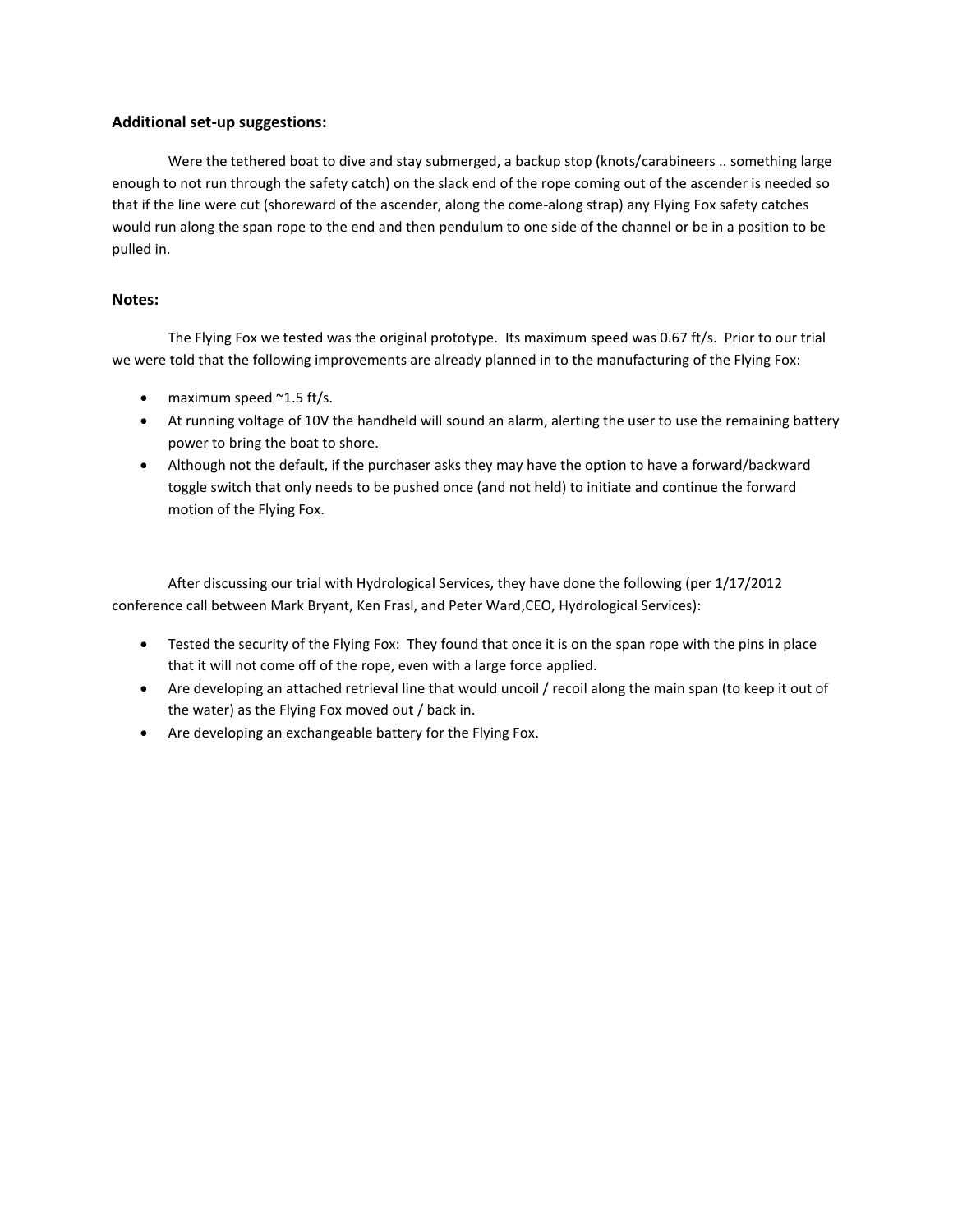

Figure 1. The Flying Fox hand-held remote control



Figure 2. Measurement cross-section on the White River, approximately 1000 ft above the USGS gaging station 12099200, White River above Boise Creek at Buckley, WA



Figure 3. A 0.22 blank-cartridge dummy launcher



Figure 4. Pull line (20 lb. workload and 200 lb. tensile strength, available at most electrical supply stores) was fastened to the buoy, launched across the channel, and then used to pull the blue span rope across.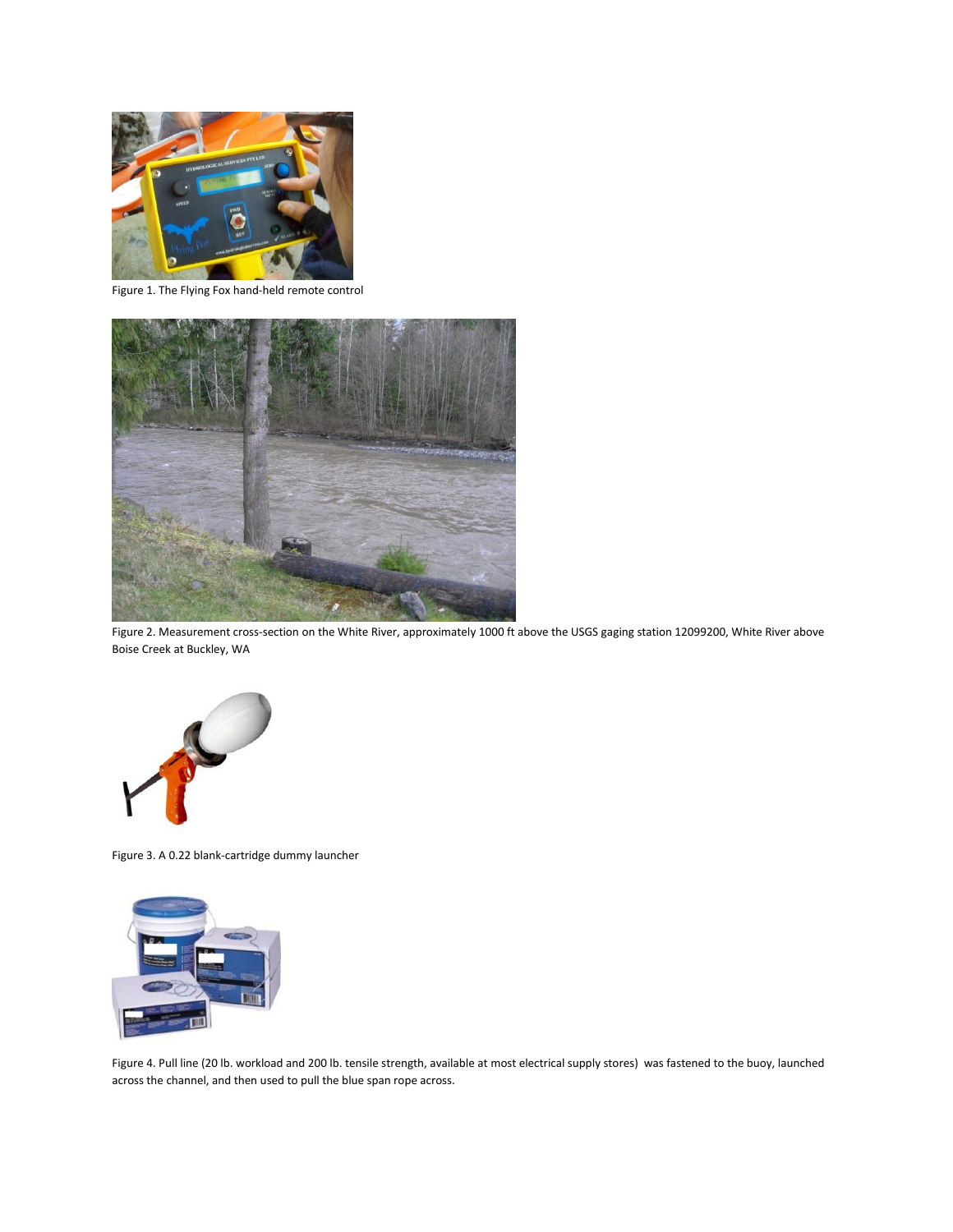

Figure 5. Span rope is connected by a carabineer to the come-along, which is secured around a tree.



Figure 6. The Flying Fox installed on an optimally-tensioned span rope



Figure 7. Teledyne RDI RiverRay ADCP tethered to the Flying Fox mid-channel